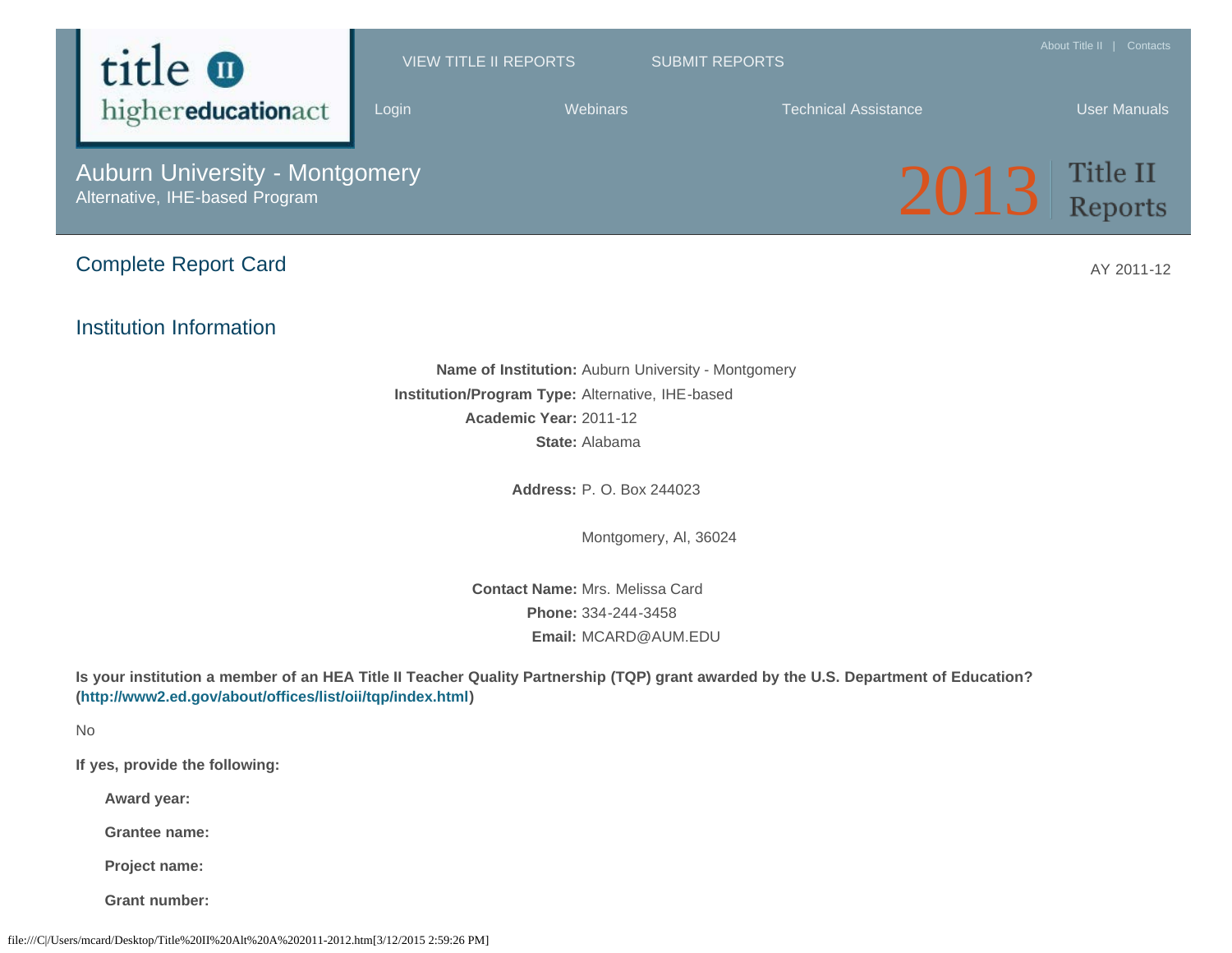**List partner districts/LEAs:**

**List other partners:**

**Project Type:**

### Section I.a Program Information

**List each teacher preparation program included in your alternative, ihe-based route. Indicate if your program or programs participate in a Teacher Quality Partnership Grant awarded by the U.S. Department of Education as described at<http://www2.ed.gov/about/offices/list/oii/tqp/index.html>.**

| <b>Teacher Preparation Programs</b>              | <b>Teacher Quality</b><br>Partnership<br><b>Grant Member?</b> |  |
|--------------------------------------------------|---------------------------------------------------------------|--|
| Art                                              | No                                                            |  |
| Biology                                          | No                                                            |  |
| <b>Childhood Education</b>                       | No                                                            |  |
| Collaborative Education (6-12)                   | No                                                            |  |
| Collaborative Education (K-6)                    | No                                                            |  |
| Early Childhood Special Education                | No                                                            |  |
| English/Language Arts                            | <b>No</b>                                                     |  |
| General Science                                  | No                                                            |  |
| History                                          | <b>No</b>                                                     |  |
| Math                                             | No                                                            |  |
| <b>Physical Education</b>                        | <b>No</b>                                                     |  |
| Social Science                                   | <b>No</b>                                                     |  |
| Total number of teacher preparation programs: 12 |                                                               |  |

# Section I.b Admissions

**Indicate when students are formally admitted into your initial teacher certification program:**  Postgraduate Prior to completing 5 approved program courses.

**Does your initial teacher certification program conditionally admit students?** Yes

**Provide a link to your website where additional information about admissions requirements can be found:** www.aum.edu

**Please provide any additional comments about or exceptions to the admissions information provided above:**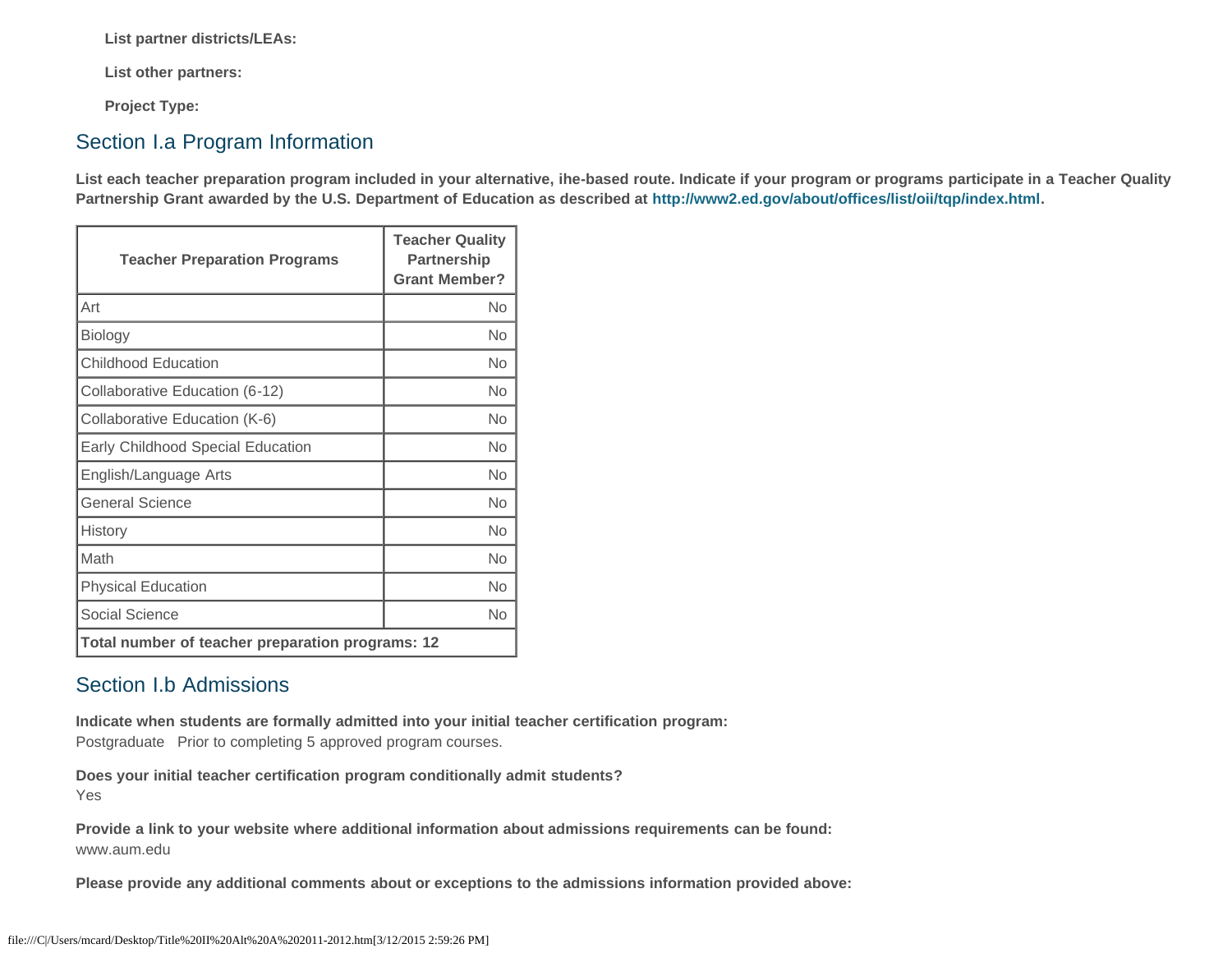# Section I.b Undergraduate Requirements

**Please provide the following information about your teacher preparation program's entry and exit requirements. [\(§205\(a\)\(1\)\(C\)\(i\)](http://frwebgate.access.gpo.gov/cgi-bin/getdoc.cgi?dbname=110_cong_public_laws&docid=f:publ315.110.pdf))**

**Are there initial teacher certification programs at the undergraduate level?**

No

**If yes, for each element listed below, indicate if it is required for admission into or exit from any of your teacher preparation program(s) at the Undergraduate level.**

| <b>Element</b>                                                          | <b>Required for Entry</b> | <b>Required for Exit</b> |  |
|-------------------------------------------------------------------------|---------------------------|--------------------------|--|
| Transcript                                                              | Data not reported         | Data not reported        |  |
| Fingerprint check                                                       | Data not reported         | Data not reported        |  |
| Background check                                                        | Data not reported         | Data not reported        |  |
| Minimum number of courses/credits/semester hours completed              | Data not reported         | Data not reported        |  |
| Minimum GPA                                                             | Data not reported         | Data not reported        |  |
| Minimum GPA in content area coursework                                  | Data not reported         | Data not reported        |  |
| Minimum GPA in professional education coursework                        | Data not reported         | Data not reported        |  |
| Minimum ACT score                                                       | Data not reported         | Data not reported        |  |
| Minimum SAT score                                                       | Data not reported         | Data not reported        |  |
| Minimum basic skills test score                                         | Data not reported         | Data not reported        |  |
| Subject area/academic content test or other subject matter verification | Data not reported         | Data not reported        |  |
| Recommendation(s)                                                       | Data not reported         | Data not reported        |  |
| Essay or personal statement                                             | Data not reported         | Data not reported        |  |
| Interview                                                               | Data not reported         | Data not reported        |  |
| Other                                                                   | Data not reported         | Data not reported        |  |

**What is the minimum GPA required for admission into the program?**

2.5

**What was the median GPA of individuals accepted into the program in academic year 2011-12**

3.01

**What is the minimum GPA required for completing the program?**

2.5

**What was the median GPA of individuals completing the program in academic year 2011-12**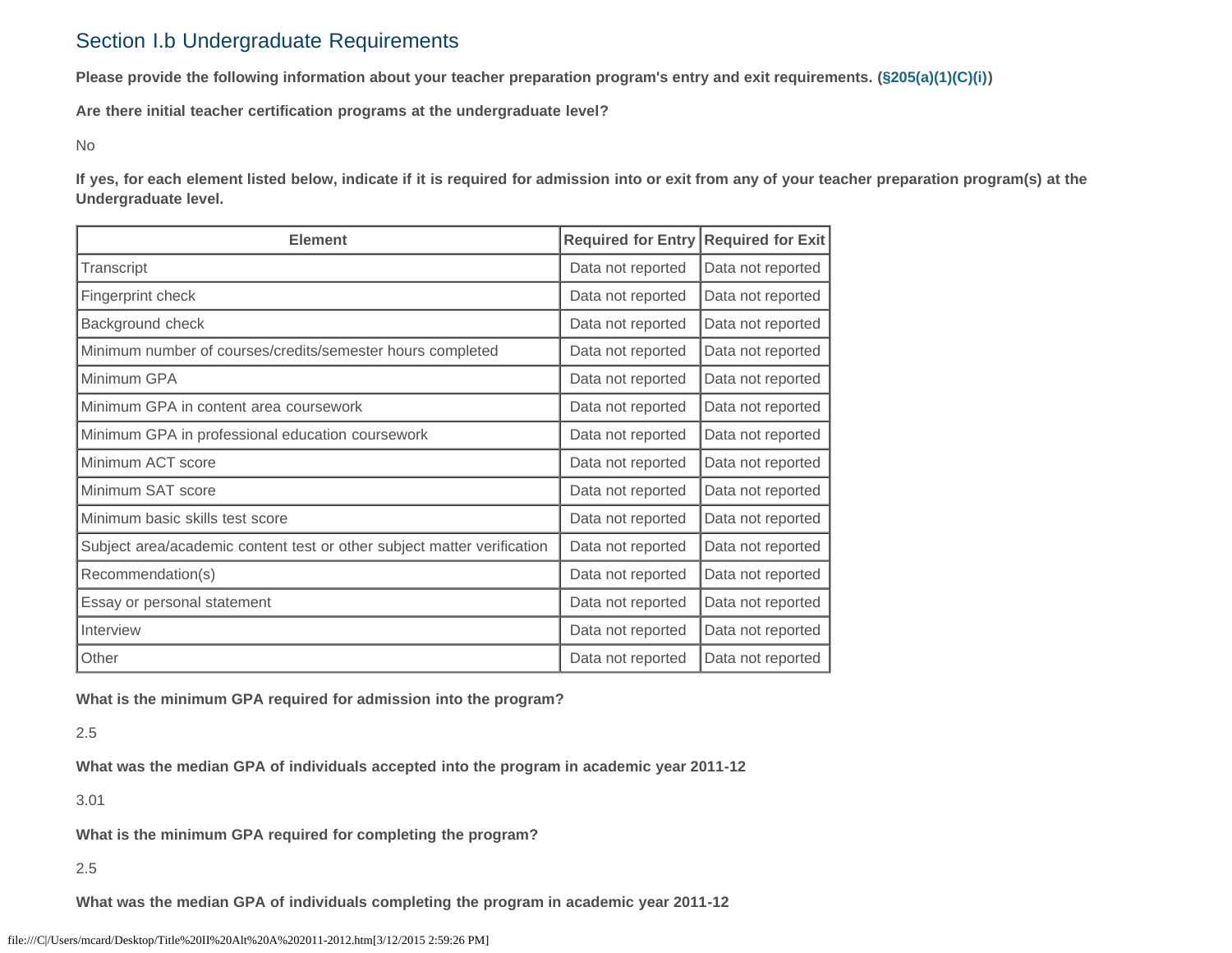**Please provide any additional comments about the information provided above:**

# Section I.b Postgraduate Requirements

**Please provide the following information about your teacher preparation program's entry and exit requirements. [\(§205\(a\)\(1\)\(C\)\(i\)](http://frwebgate.access.gpo.gov/cgi-bin/getdoc.cgi?dbname=110_cong_public_laws&docid=f:publ315.110.pdf))**

**Are there initial teacher certification programs at the postgraduate level?**

Yes

**If yes, for each element listed below, indicate if it is required for admission into or exit from any of your teacher preparation program(s) at the Postgraduate level.**

| <b>Element</b>                                                          | Required for Entry Required for Exit |           |  |
|-------------------------------------------------------------------------|--------------------------------------|-----------|--|
| Transcript                                                              | Yes                                  | Yes       |  |
| Fingerprint check                                                       | Yes                                  | Yes       |  |
| Background check                                                        | Yes                                  | Yes       |  |
| Minimum number of courses/credits/semester hours completed              | Yes                                  | Yes       |  |
| Minimum GPA                                                             | Yes                                  | Yes       |  |
| Minimum GPA in content area coursework                                  | <b>No</b>                            | Yes       |  |
| Minimum GPA in professional education coursework                        | <b>No</b>                            | Yes       |  |
| Minimum ACT score                                                       | No.                                  | <b>No</b> |  |
| Minimum SAT score                                                       | <b>No</b>                            | <b>No</b> |  |
| Minimum basic skills test score                                         | <b>No</b>                            | Yes       |  |
| Subject area/academic content test or other subject matter verification | No.                                  | Yes       |  |
| Recommendation(s)                                                       | <b>No</b>                            | <b>No</b> |  |
| Essay or personal statement                                             | <b>No</b>                            | No.       |  |
| Interview                                                               | <b>No</b>                            | <b>No</b> |  |
| Other                                                                   | No                                   | <b>No</b> |  |

**What is the minimum GPA required for admission into the program?**

2.5

**What was the median GPA of individuals accepted into the program in academic year 2011-12**

3.12

**What is the minimum GPA required for completing the program?**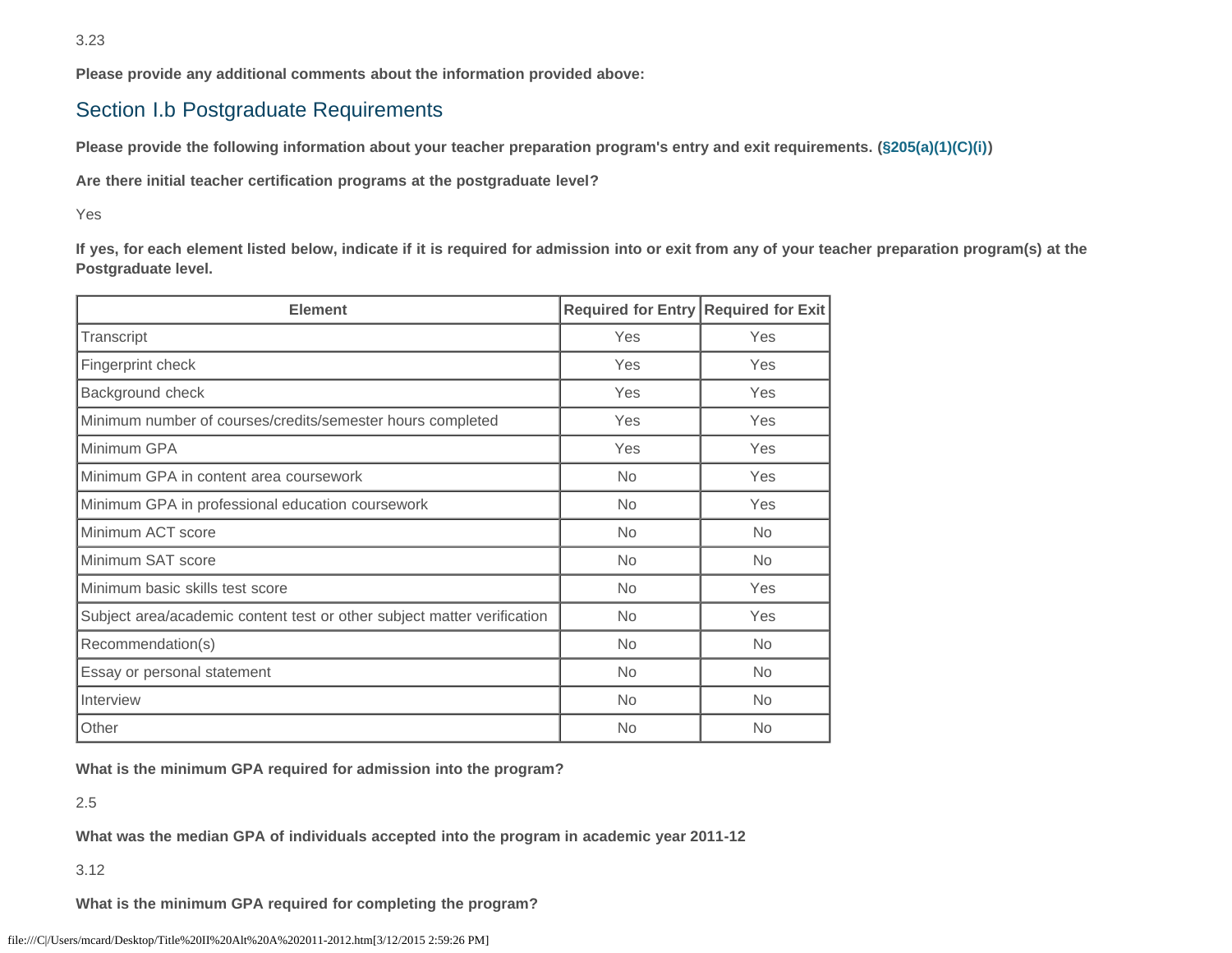**What was the median GPA of individuals completing the program in academic year 2011-12**

#### 3.66

**Please provide any additional comments about the information provided above:**

#### Section I.c Enrollment

**Provide the number of students in the teacher preparation program in the following categories. Note that you must report on the number of students by ethnicity and race separately. Individuals who are non-Hispanic/Latino will be reported in one of the race categories. Also note that individuals can belong to one or more racial groups, so the sum of the members of each racial category may not necessarily add up to the total number of students enrolled.**

**For the purpose of Title II reporting, an enrolled student is defined as a student who has been admitted to a teacher preparation program, but who has not completed the program during the academic year being reported. An individual who completed the program during the academic year being reported is counted as a program completer and** *not* **an enrolled student.**

[Additional guidance on reporting race and ethnicity data.](https://title2.ed.gov/Public/TA/Race_ethnicity.pdf)

| Total number of students enrolled in 2011-12:<br>166   |  |
|--------------------------------------------------------|--|
| Unduplicated number of males enrolled in 2011-12:      |  |
| Unduplicated number of females enrolled in 2011-12: 59 |  |

| 2011-12                                    | Number enrolled |
|--------------------------------------------|-----------------|
| Ethnicity                                  |                 |
| Hispanic/Latino of any race:               |                 |
| Race                                       |                 |
| American Indian or Alaska Native:          |                 |
| Asian:                                     |                 |
| <b>Black or African American:</b>          | 16              |
| Native Hawaiian or Other Pacific Islander: |                 |
| White:                                     | 47              |
| Two or more races:                         |                 |

#### Section I.d Supervised Clinical Experience

**Provide the following information about supervised clinical experience in 2011-12.**

Average number of clock hours of supervised clinical experience required prior to student teaching 205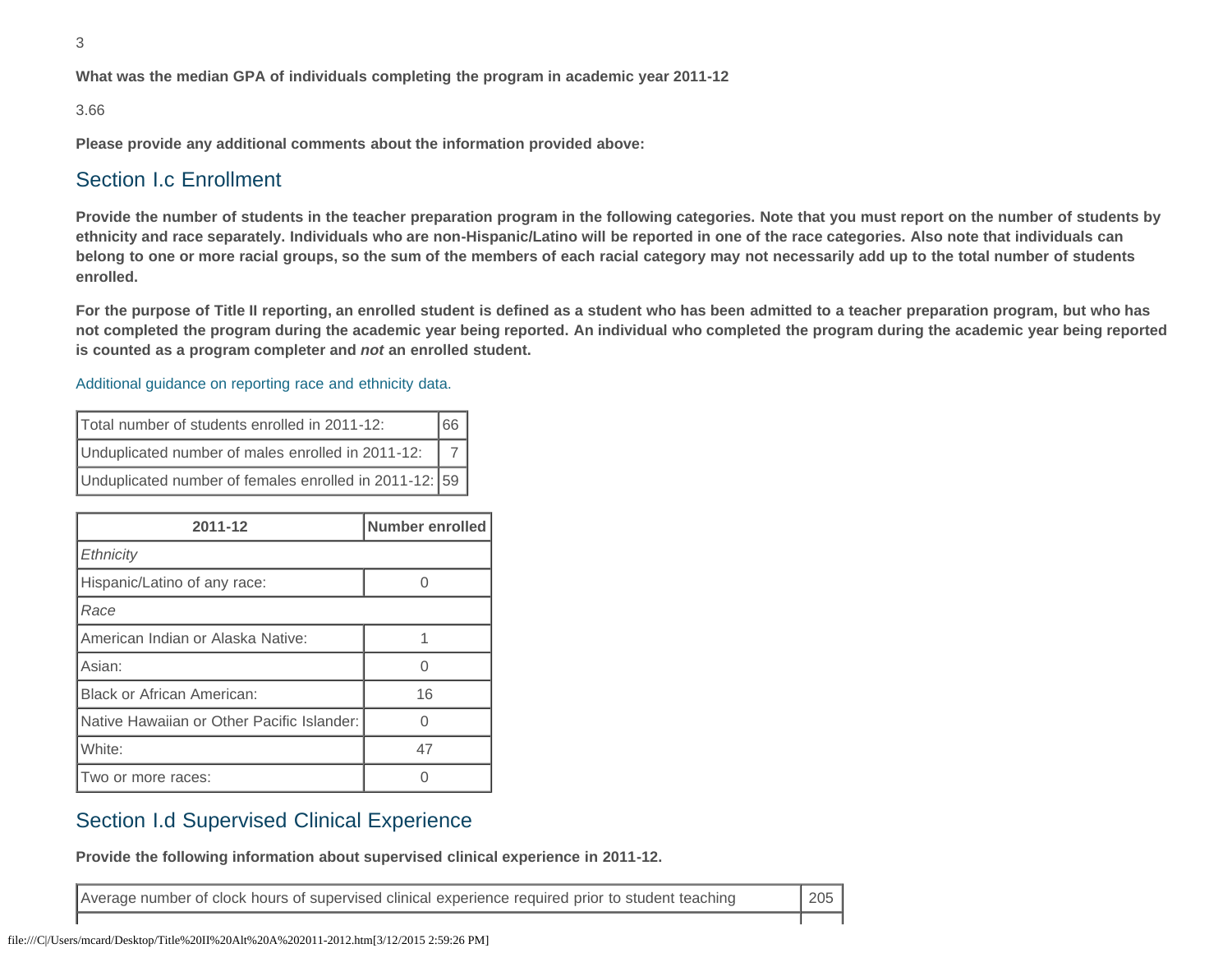| Average number of clock hours required for student teaching                                                     | 560 |
|-----------------------------------------------------------------------------------------------------------------|-----|
| Average number of clock hours required for mentoring/induction support                                          |     |
| Number of full-time equivalent faculty supervising clinical experience during this academic year                |     |
| Number of adjunct faculty supervising clinical experience during this academic year (IHE and PreK-12 staff)   0 |     |
| Number of students in supervised clinical experience during this academic year                                  |     |

**Please provide any additional information about or descriptions of the supervised clinical experiences:**

# Section I.e Teachers Prepared by Subject Area

**Please provide the number of teachers prepared by subject area for academic year 2011-12. For the purposes of this section, number prepared means the number of program completers. "Subject area" refers to the subject area(s) an individual has been prepared to teach. An individual can be counted in more than one subject area. If no individuals were prepared in a particular subject area, please leave that cell blank. (§205(b)(1)(H))**

| <b>Subject Area</b>                                                  | <b>Number Prepared</b> |
|----------------------------------------------------------------------|------------------------|
| <b>Education - General</b>                                           |                        |
| Teacher Education - Special Education                                | $\overline{7}$         |
| Teacher Education - Early Childhood Education                        | 23                     |
| Teacher Education - Elementary Education                             | 19                     |
| Teacher Education - Junior High/Intermediate/Middle School Education |                        |
| Teacher Education - Secondary Education                              |                        |
| <b>Teacher Education - Multiple Levels</b>                           |                        |
| Teacher Education - Agriculture                                      |                        |
| <b>Teacher Education - Art</b>                                       | 0                      |
| <b>Teacher Education - Business</b>                                  |                        |
| Teacher Education - English/Language Arts                            | 5                      |
| Teacher Education - Foreign Language                                 |                        |
| <b>Teacher Education - Health</b>                                    |                        |
| Teacher Education - Family and Consumer Sciences/Home Economics      |                        |
| Teacher Education - Technology Teacher Education/Industrial Arts     |                        |
| <b>Teacher Education - Mathematics</b>                               | $\Omega$               |
| <b>Teacher Education - Music</b>                                     |                        |
| Teacher Education - Physical Education and Coaching                  | 3                      |
| Teacher Education - Reading                                          |                        |
| Teacher Education - Science Teacher Education/General Science        | 1                      |
|                                                                      |                        |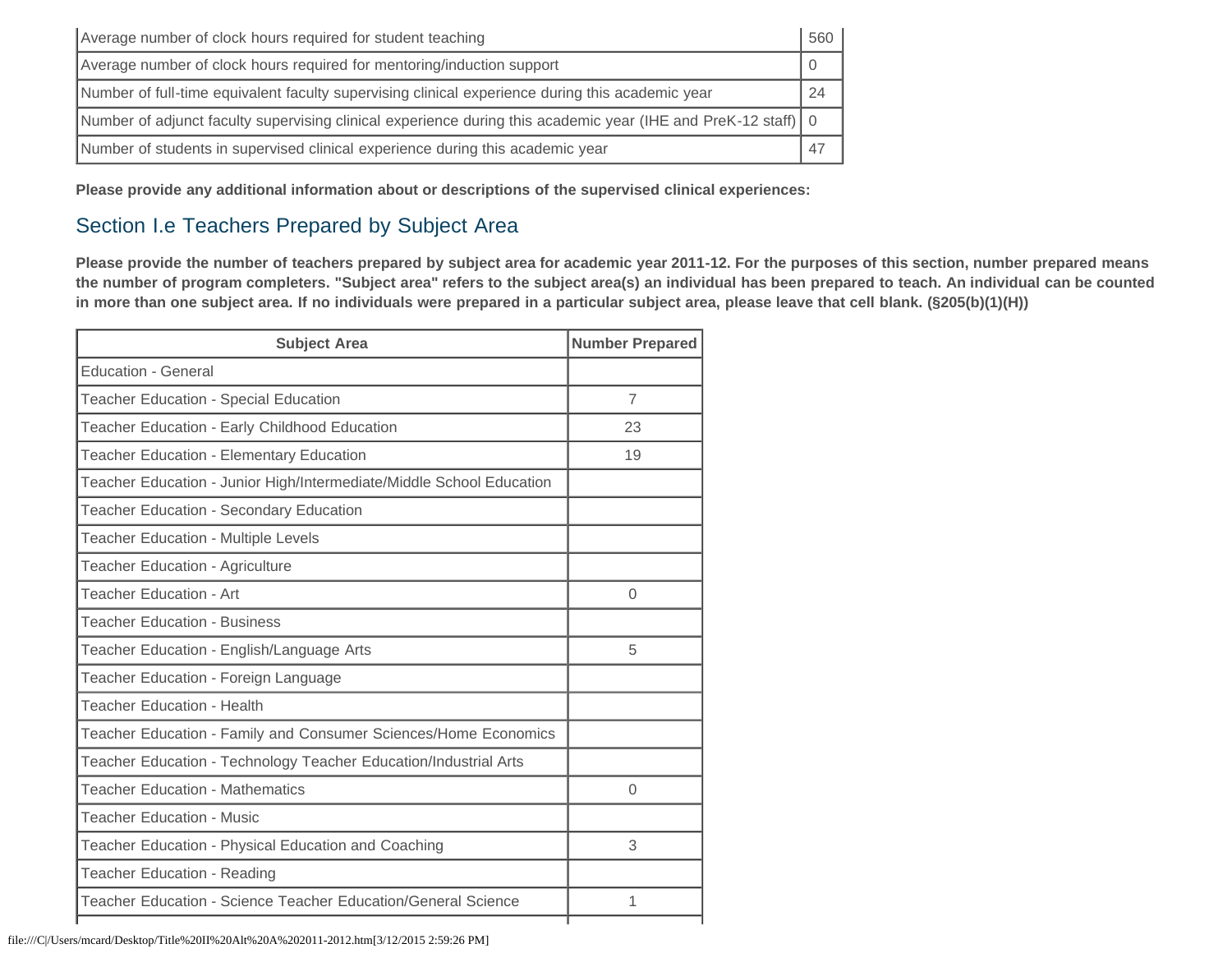| <b>Teacher Education - Social Science</b>                                | 5 |
|--------------------------------------------------------------------------|---|
| <b>Teacher Education - Social Studies</b>                                |   |
| <b>Teacher Education - Technical Education</b>                           |   |
| <b>Teacher Education - Computer Science</b>                              |   |
| <b>Teacher Education - Biology</b>                                       | 2 |
| <b>Teacher Education - Chemistry</b>                                     |   |
| Teacher Education - Drama and Dance                                      |   |
| <b>Teacher Education - French</b>                                        |   |
| Teacher Education - German                                               |   |
| <b>Teacher Education- History</b>                                        | 1 |
| <b>Teacher Education - Physics</b>                                       |   |
| Teacher Education - Spanish                                              |   |
| <b>Teacher Education - Speech</b>                                        |   |
| Teacher Education - Geography                                            |   |
| Teacher Education - Latin                                                |   |
| Teacher Education - Psychology                                           |   |
| <b>Teacher Education - Earth Science</b>                                 |   |
| Teacher Education - English as a Second Language                         |   |
| Teacher Education - Bilingual, Multilingual, and Multicultural Education |   |
| Education - Other<br>Specify:                                            |   |

# Section I.e Teachers Prepared by Academic Major

**Please provide the number of teachers prepared by academic major for academic year 2011-12. For the purposes of this section, number prepared means the number of program completers. "Academic major" refers to the actual major(s) declared by the program completer. An individual can be counted in more than one academic major. If no individuals were prepared in a particular academic major, please leave that cell blank. (§205(b)(1)(H))**

| <b>Academic Major</b>                                                | <b>Number Prepared</b> |
|----------------------------------------------------------------------|------------------------|
| Education - General                                                  |                        |
| Teacher Education - Special Education                                |                        |
| Teacher Education - Early Childhood Education                        | 23                     |
| Teacher Education - Elementary Education                             | 19                     |
| Teacher Education - Junior High/Intermediate/Middle School Education |                        |
| Teacher Education - Secondary Education                              | 14                     |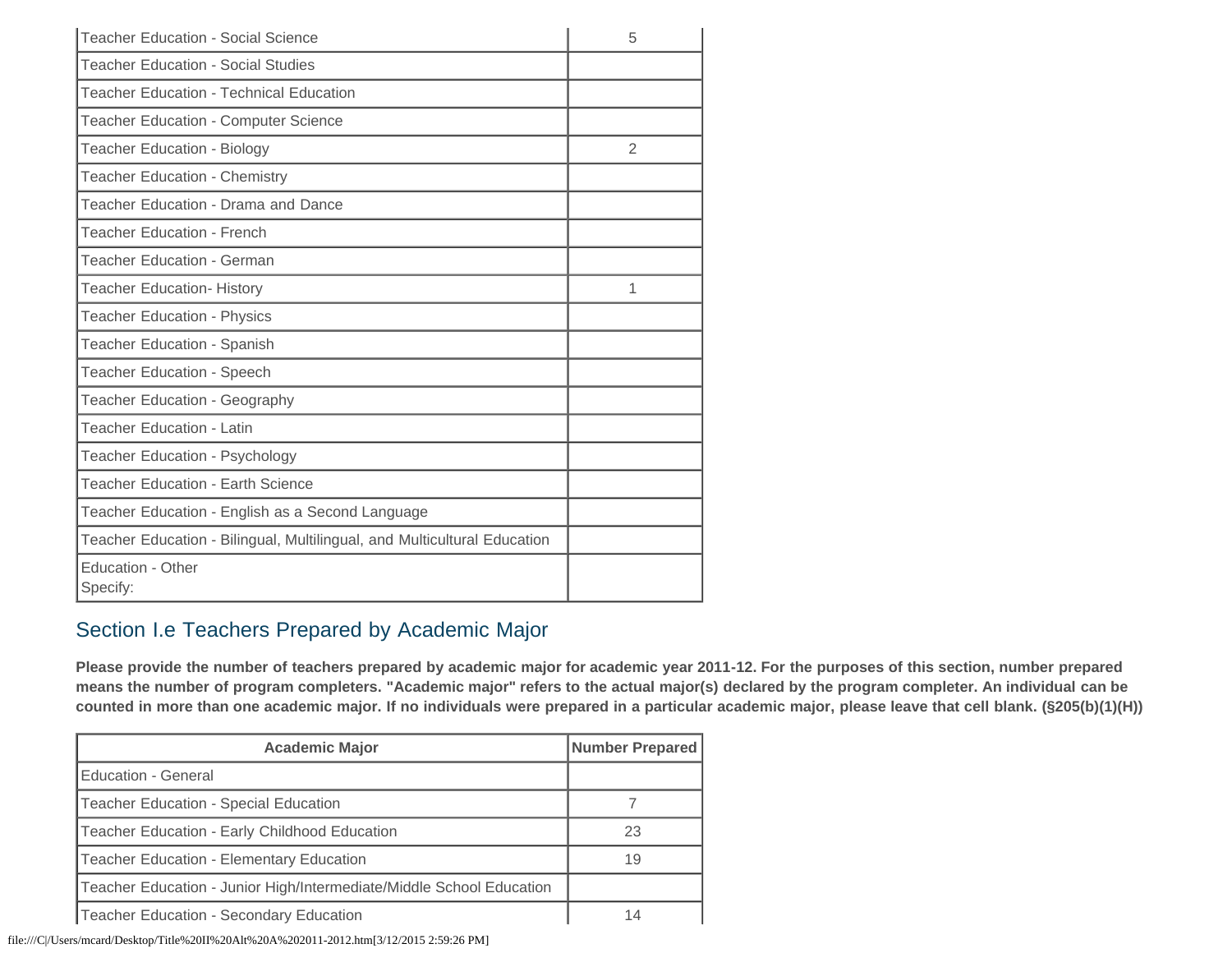| <b>Teacher Education - Agriculture</b>                                   |   |
|--------------------------------------------------------------------------|---|
| Teacher Education - Art                                                  |   |
| <b>Teacher Education - Business</b>                                      |   |
| Teacher Education - English/Language Arts                                |   |
| Teacher Education - Foreign Language                                     |   |
| <b>Teacher Education - Health</b>                                        |   |
| Teacher Education - Family and Consumer Sciences/Home Economics          |   |
| Teacher Education - Technology Teacher Education/Industrial Arts         |   |
| <b>Teacher Education - Mathematics</b>                                   |   |
| <b>Teacher Education - Music</b>                                         |   |
| Teacher Education - Physical Education and Coaching                      | 3 |
| Teacher Education - Reading                                              |   |
| <b>Teacher Education - Science</b>                                       |   |
| <b>Teacher Education - Social Science</b>                                |   |
| <b>Teacher Education - Social Studies</b>                                |   |
| <b>Teacher Education - Technical Education</b>                           |   |
| Teacher Education - Computer Science                                     |   |
| <b>Teacher Education - Biology</b>                                       |   |
| <b>Teacher Education - Chemistry</b>                                     |   |
| Teacher Education - Drama and Dance                                      |   |
| <b>Teacher Education - French</b>                                        |   |
| <b>Teacher Education - German</b>                                        |   |
| <b>Teacher Education - History</b>                                       |   |
| <b>Teacher Education - Physics</b>                                       |   |
| Teacher Education - Spanish                                              |   |
| <b>Teacher Education - Speech</b>                                        |   |
| Teacher Education - Geography                                            |   |
| <b>Teacher Education - Latin</b>                                         |   |
| <b>Teacher Education - Psychology</b>                                    |   |
| <b>Teacher Education - Earth Science</b>                                 |   |
| Teacher Education - English as a Second Language                         |   |
| Teacher Education - Bilingual, Multilingual, and Multicultural Education |   |
|                                                                          |   |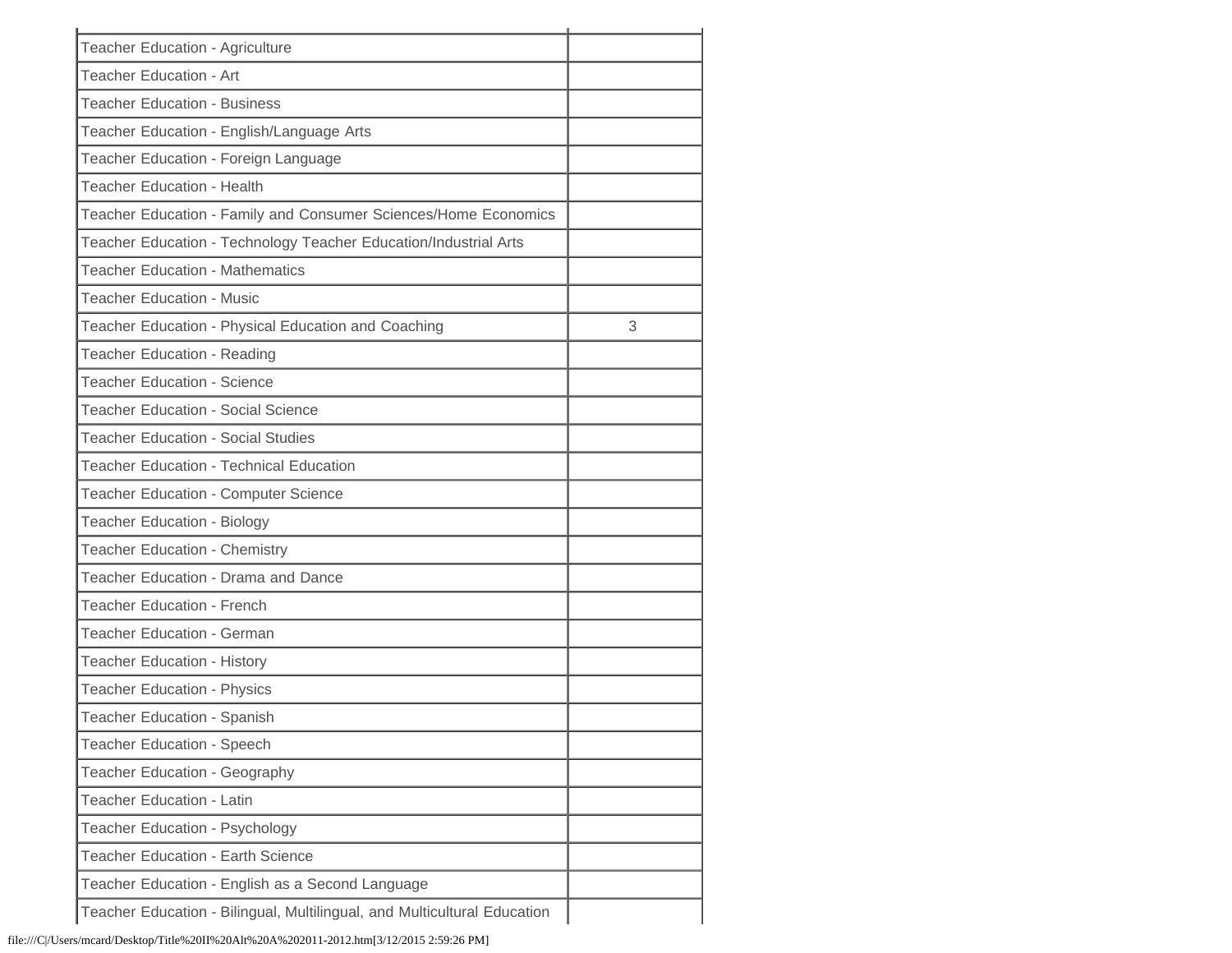| Education - Curriculum and Instruction                        |  |
|---------------------------------------------------------------|--|
| Education - Social and Philosophical Foundations of Education |  |
| <b>Liberal Arts/Humanities</b>                                |  |
| Psychology                                                    |  |
| <b>Social Sciences</b>                                        |  |
| Anthropology                                                  |  |
| Economics                                                     |  |
| Geography and Cartography                                     |  |
| <b>Political Science and Government</b>                       |  |
| Sociology                                                     |  |
| Visual and Performing Arts                                    |  |
| History                                                       |  |
| Foreign Languages                                             |  |
| Family and Consumer Sciences/Human Sciences                   |  |
| English Language/Literature                                   |  |
| Philosophy and Religious Studies                              |  |
| Agriculture                                                   |  |
| Communication or Journalism                                   |  |
| Engineering                                                   |  |
| Biology                                                       |  |
| <b>Mathematics and Statistics</b>                             |  |
| <b>Physical Sciences</b>                                      |  |
| Astronomy and Astrophysics                                    |  |
| Atmospheric Sciences and Meteorology                          |  |
| Chemistry                                                     |  |
| Geological and Earth Sciences/Geosciences                     |  |
| Physics                                                       |  |
| <b>Business/Business Administration/Accounting</b>            |  |
| <b>Computer and Information Sciences</b>                      |  |
| Other<br>Specify:                                             |  |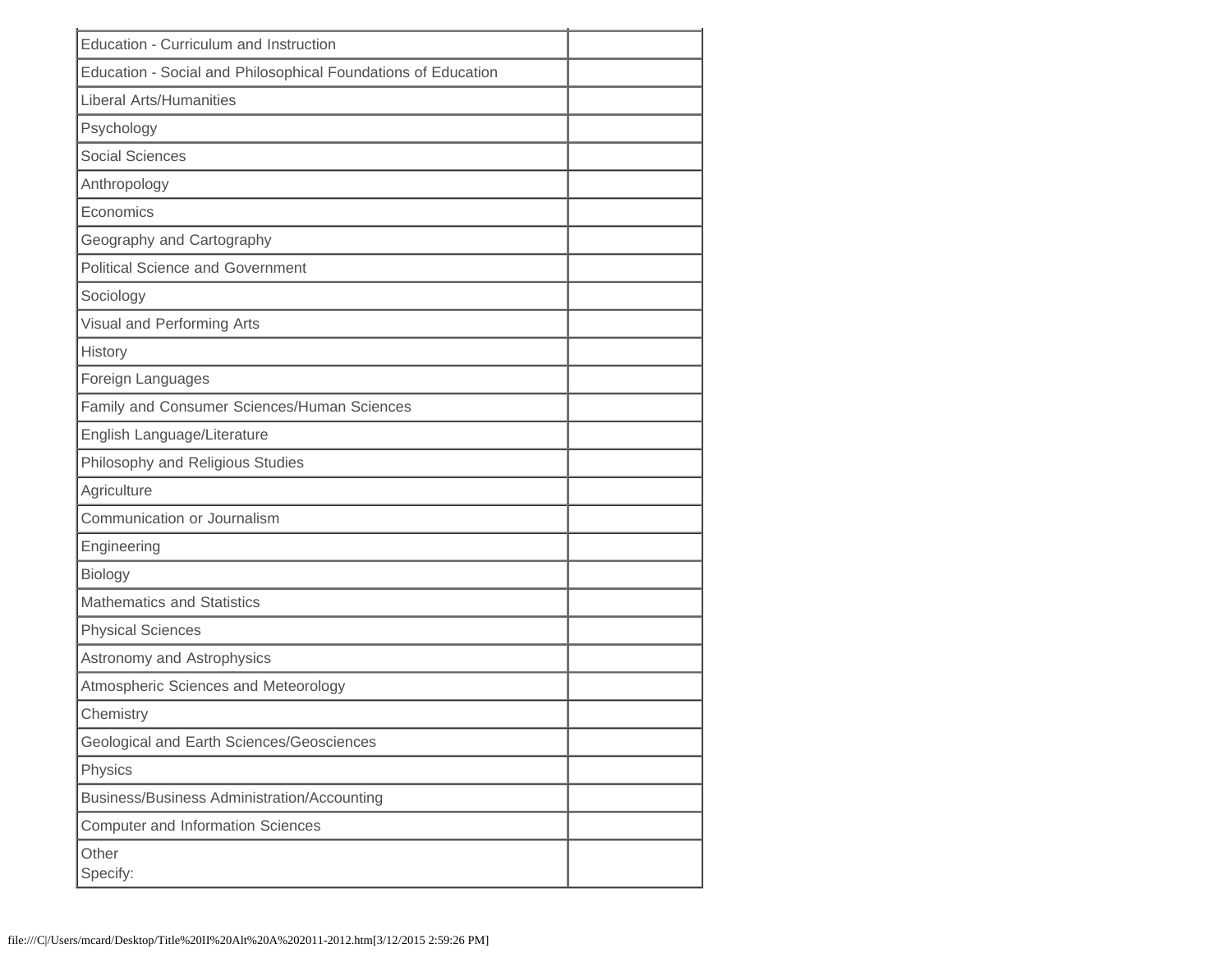# Section I.f Program Completers

**Provide the total number of teacher preparation program completers in each of the following academic years:**

2011-12: 47

2010-11: 44

2009-10: 66

#### Section II Annual Goals - Mathematics

**Each institution of higher education (IHE) that conducts a traditional teacher preparation program (including programs that offer any ongoing professional development programs) or alternative route to state credential program, and that enrolls students receiving Federal assistance under this Act, shall set annual quantifiable goals for increasing the number of prospective teachers trained in teacher shortage areas designated by the Secretary or by the state educational agency, including mathematics, science, special education, and instruction of limited English proficient students. [\(§205\(a\)\(1\)\(A\)\(ii\), §206\(a\)\)](http://frwebgate.access.gpo.gov/cgi-bin/getdoc.cgi?dbname=110_cong_public_laws&docid=f:publ315.110.pdf)**

**Information about teacher shortage areas can be found at<http://www2.ed.gov/about/offices/list/ope/pol/tsa.html>.**

**Please provide the information below about your program's goals to increase the number of prospective teachers in mathematics in each of three academic years.**

**Academic year 2011-12**

**Did your program prepare teachers in mathematics in 2011-12?**

Yes

**How many prospective teachers did your program plan to add in mathematics in 2011-12?**

5

**Did your program meet the goal for prospective teachers set in mathematics in 2011-12?**

No

**Description of strategies used to achieve goal, if applicable:**

Notify students of possible assistance of the TEACH grant

**Description of steps to improve performance in meeting goal or lessons learned in meeting goal, if applicable:**

Improve the means of notifying students about the TEACH grant by including a statement in written correspondence sent to applicants.

**Provide any additional comments, exceptions and explanations below:**

**Academic year 2012-13**

**Is your program preparing teachers in mathematics in 2012-13?**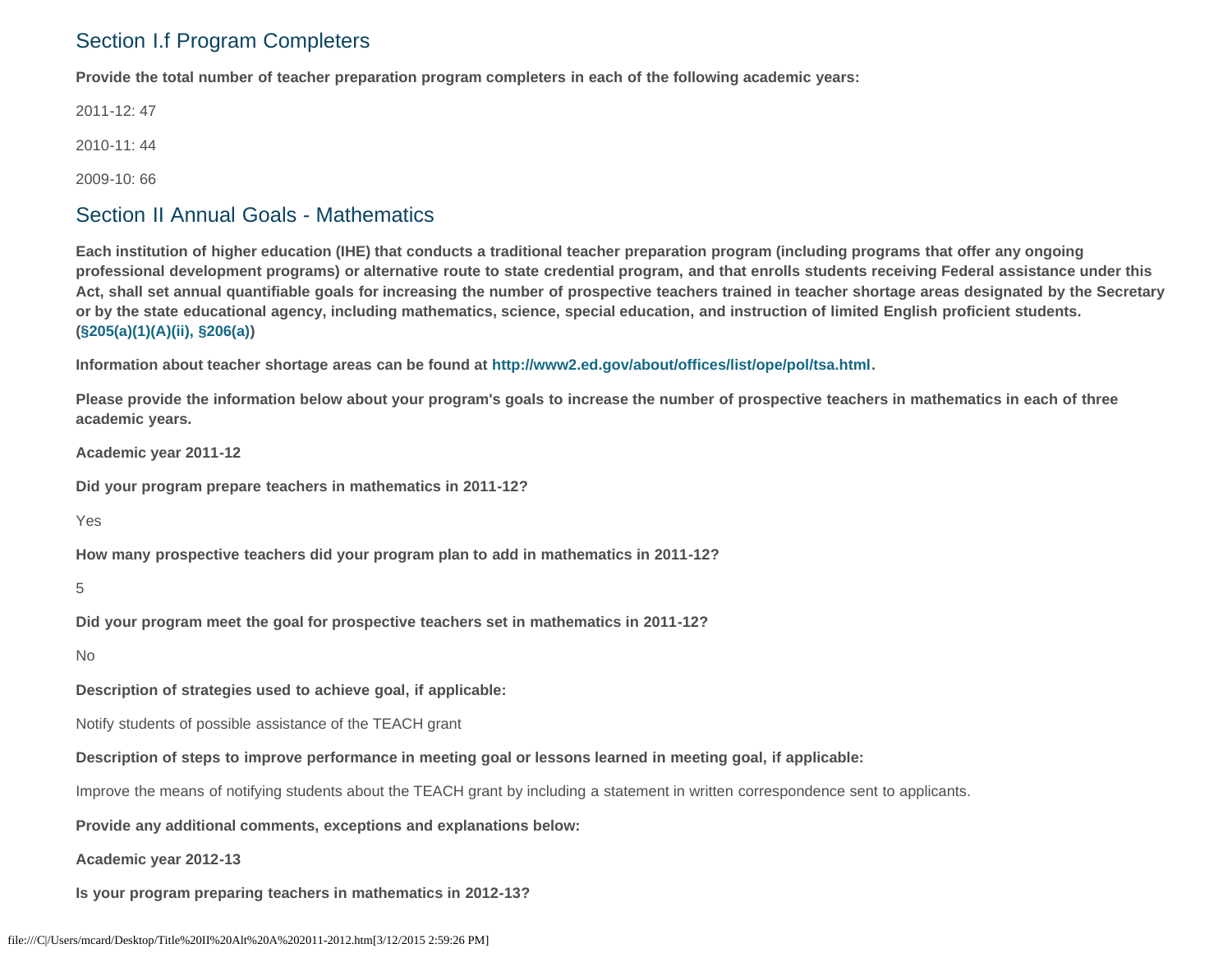Yes

**How many prospective teachers did your program plan to add in mathematics in 2012-13?**

#### 2

**Provide any additional comments, exceptions and explanations below:**

**Academic year 2013-14**

**Will your program prepare teachers in mathematics in 2013-14?**

Yes

**How many prospective teachers does your program plan to add in mathematics in 2013-14?**

2

**Provide any additional comments, exceptions and explanations below:**

#### Section II Annual Goals - Science

**Each institution of higher education (IHE) that conducts a traditional teacher preparation program (including programs that offer any ongoing professional development programs) or alternative route to state credential program, and that enrolls students receiving Federal assistance under this Act, shall set annual quantifiable goals for increasing the number of prospective teachers trained in teacher shortage areas designated by the Secretary or by the state educational agency, including mathematics, science, special education, and instruction of limited English proficient students. [\(§205\(a\)\(1\)\(A\)\(ii\), §206\(a\)\)](http://frwebgate.access.gpo.gov/cgi-bin/getdoc.cgi?dbname=110_cong_public_laws&docid=f:publ315.110.pdf)**

**Information about teacher shortage areas can be found at<http://www2.ed.gov/about/offices/list/ope/pol/tsa.html>.**

**Please provide the information below about your program's goals to increase the number of prospective teachers in science in each of three academic years.**

**Academic year 2011-12**

**Did your program prepare teachers in science in 2011-12?**

Yes

**How many prospective teachers did your program plan to add in science in 2011-12?**

15

**Did your program meet the goal for prospective teachers set in science in 2011-12?**

No

**Description of strategies used to achieve goal, if applicable:**

Notify students of the possible assistance of the TEACH grant.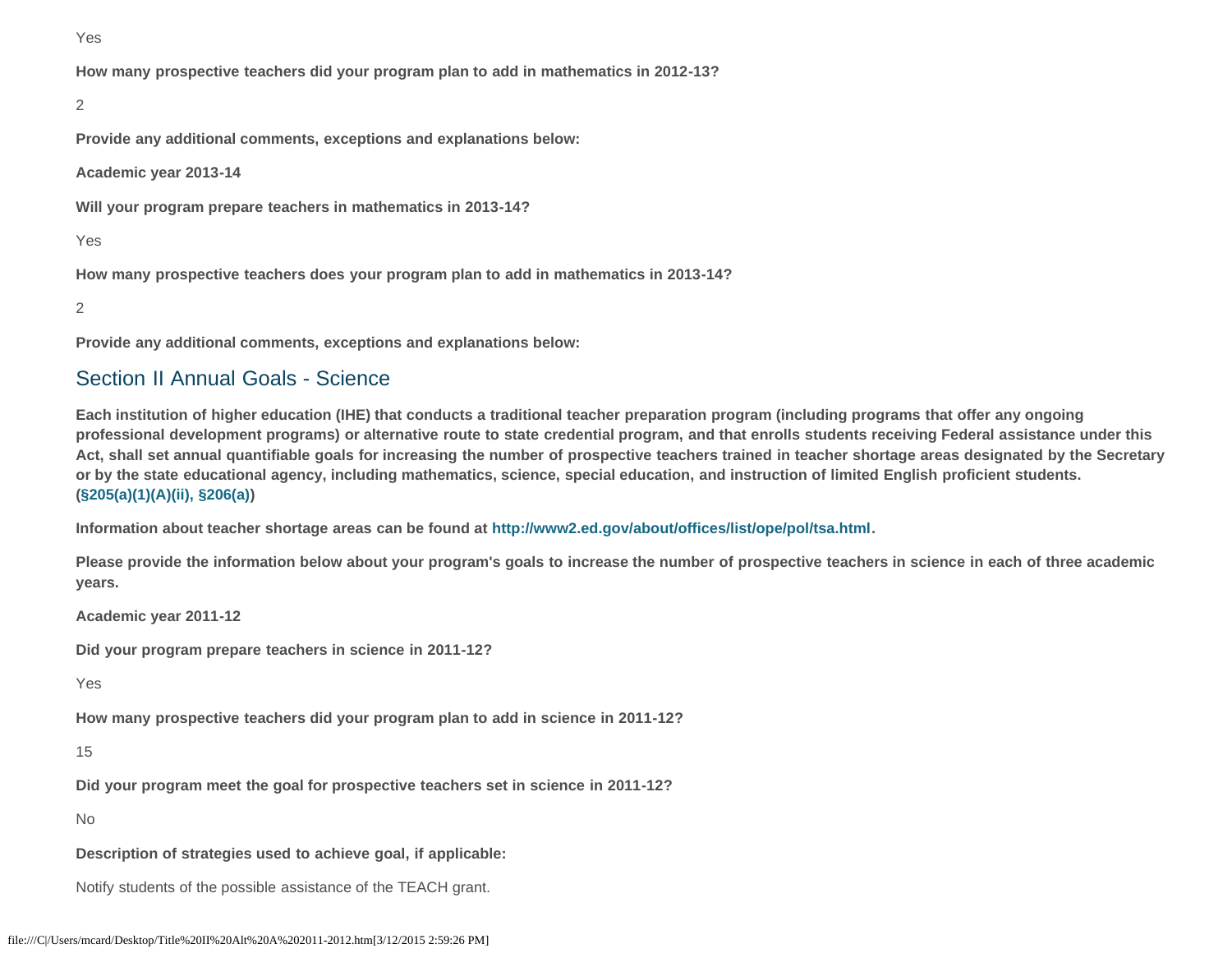**Description of steps to improve performance in meeting goal or lessons learned in meeting goal, if applicable:**

Improve the means of notifying students about the TEACH grant by including a statement in written correspondence sent to applicants.

**Provide any additional comments, exceptions and explanations below:**

**Academic year 2012-13**

**Is your program preparing teachers in science in 2012-13?**

Yes

**How many prospective teachers did your program plan to add in science in 2012-13?**

```
5
```
**Provide any additional comments, exceptions and explanations below:**

**Academic year 2013-14**

**Will your program prepare teachers in science in 2013-14?**

Yes

**How many prospective teachers does your program plan to add in science in 2013-14?**

5

**Provide any additional comments, exceptions and explanations below:**

### Section II Annual Goals - Special Education

**Each institution of higher education (IHE) that conducts a traditional teacher preparation program (including programs that offer any ongoing professional development programs) or alternative route to state credential program, and that enrolls students receiving Federal assistance under this Act, shall set annual quantifiable goals for increasing the number of prospective teachers trained in teacher shortage areas designated by the Secretary or by the state educational agency, including mathematics, science, special education, and instruction of limited English proficient students. [\(§205\(a\)\(1\)\(A\)\(ii\), §206\(a\)\)](http://frwebgate.access.gpo.gov/cgi-bin/getdoc.cgi?dbname=110_cong_public_laws&docid=f:publ315.110.pdf)**

**Information about teacher shortage areas can be found at<http://www2.ed.gov/about/offices/list/ope/pol/tsa.html>.**

**Please provide the information below about your program's goals to increase the number of prospective teachers in special education in each of three academic years.**

**Academic year 2011-12**

**Did your program prepare teachers in special education in 2011-12?**

Yes

**How many prospective teachers did your program plan to add in special education in 2011-12?**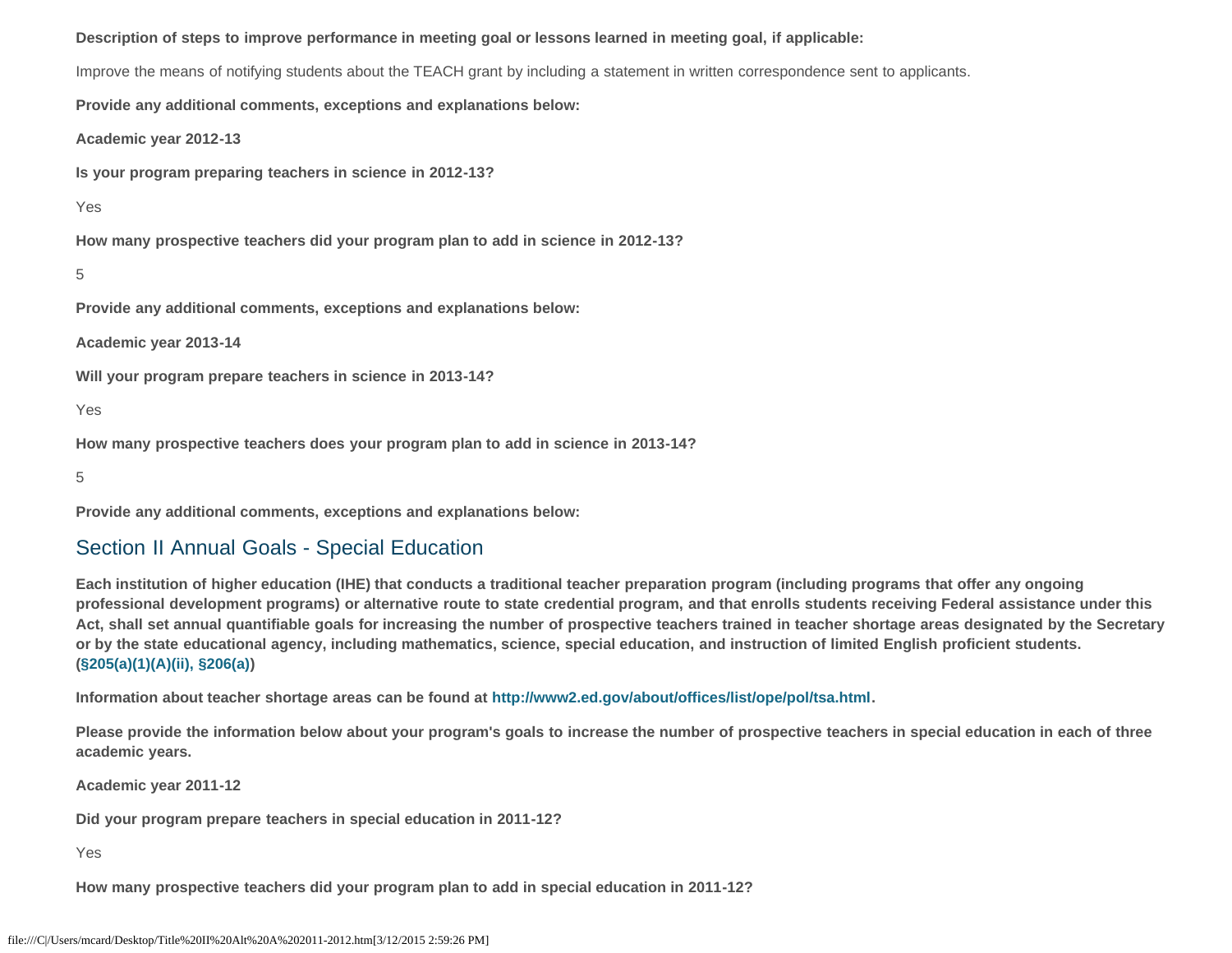5

**Did your program meet the goal for prospective teachers set in special education in 2011-12?**

#### No

**Description of strategies used to achieve goal, if applicable:**

Notify student of the possible assistance for the TEACH grant

**Description of steps to improve performance in meeting goal or lessons learned in meeting goal, if applicable:**

Improve the means of notifying students abut the TEACH grant by including a statement in written correspondence sent to applicants.

**Provide any additional comments, exceptions and explanations below:**

**Academic year 2012-13**

**Is your program preparing teachers in special education in 2012-13?**

#### Yes

**How many prospective teachers did your program plan to add in special education in 2012-13?**

5

**Provide any additional comments, exceptions and explanations below:**

**Academic year 2013-14**

**Will your program prepare teachers in special education in 2013-14?**

Yes

**How many prospective teachers does your program plan to add in special education in 2013-14?**

5

**Provide any additional comments, exceptions and explanations below:**

#### Section II Annual Goals - Instruction of Limited English Proficient Students

**Each institution of higher education (IHE) that conducts a traditional teacher preparation program (including programs that offer any ongoing professional development programs) or alternative route to state credential program, and that enrolls students receiving Federal assistance under this Act, shall set annual quantifiable goals for increasing the number of prospective teachers trained in teacher shortage areas designated by the Secretary or by the state educational agency, including mathematics, science, special education, and instruction of limited English proficient students. [\(§205\(a\)\(1\)\(A\)\(ii\), §206\(a\)\)](http://frwebgate.access.gpo.gov/cgi-bin/getdoc.cgi?dbname=110_cong_public_laws&docid=f:publ315.110.pdf)**

**Information about teacher shortage areas can be found at<http://www2.ed.gov/about/offices/list/ope/pol/tsa.html>.**

**Please provide the information below about your program's goals to increase the number of prospective teachers in instruction of limited English**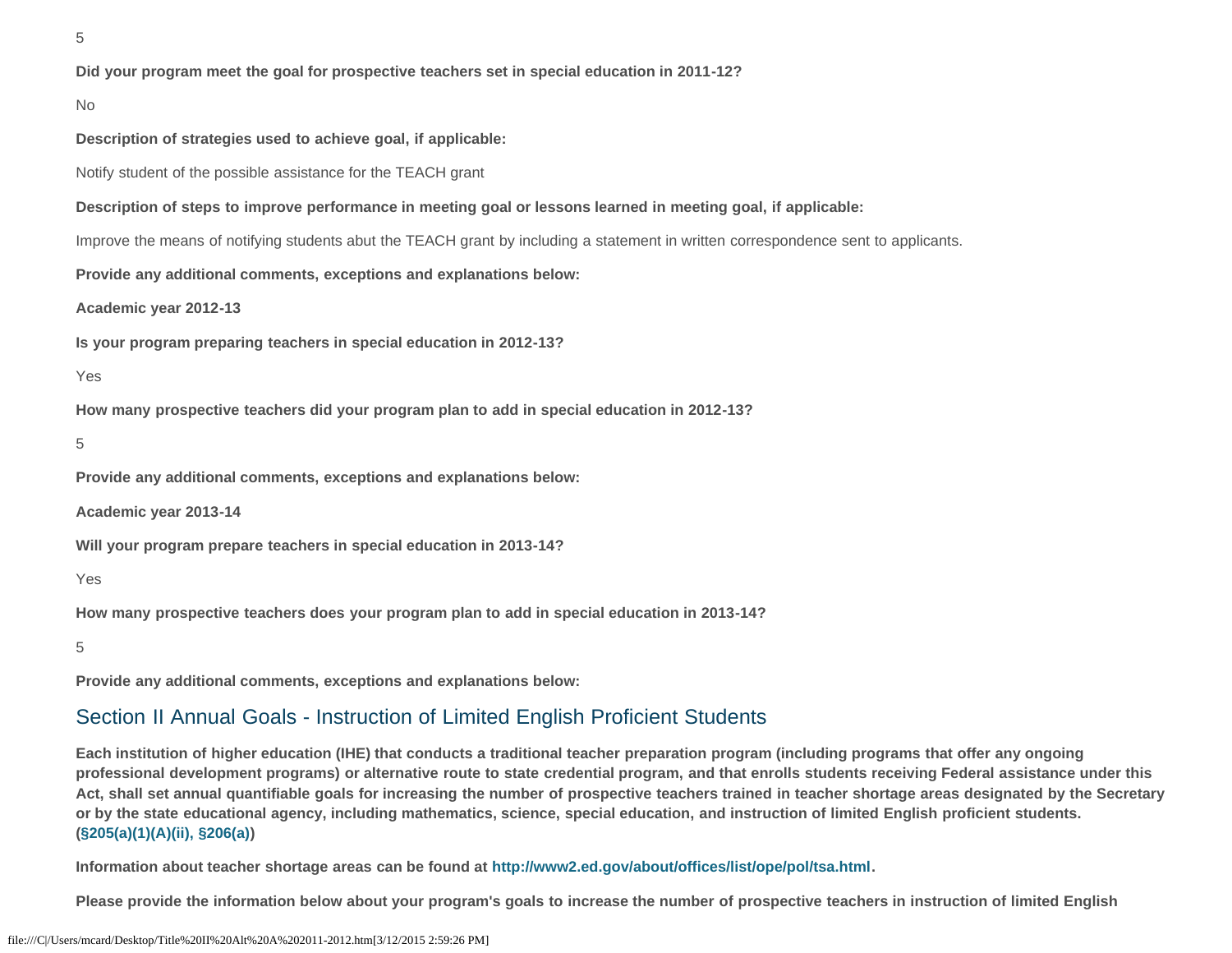**proficient students in each of three academic years.**

**Academic year 2011-12**

**Did your program prepare teachers in instruction of limited English proficient students in 2011-12?**

No

**How many prospective teachers did your program plan to add in instruction of limited English proficient students in 2011-12?**

**Did your program meet the goal for prospective teachers set in instruction of limited English proficient students in 2011-12?**

Data not reported

**Description of strategies used to achieve goal, if applicable:**

**Description of steps to improve performance in meeting goal or lessons learned in meeting goal, if applicable:**

**Provide any additional comments, exceptions and explanations below:**

**Academic year 2012-13**

**Is your program preparing teachers in instruction of limited English proficient students in 2012-13?**

No

**How many prospective teachers did your program plan to add in instruction of limited English proficient students in 2012-13?**

**Provide any additional comments, exceptions and explanations below:**

**Academic year 2013-14**

**Will your program prepare teachers in instruction of limited English proficient students in 2013-14?**

No

**How many prospective teachers does your program plan to add in instruction of limited English proficient students in 2013-14?**

**Provide any additional comments, exceptions and explanations below:**

#### Section II Assurances

**Please certify that your institution is in compliance with the following assurances. (§205(a)(1)(A)(iii), §206(b)) Note: Be prepared to provide documentation and evidence for your responses, when requested, to support the following assurances.**

**Preparation responds to the identified needs of the local educational agencies or States where the program completers are likely to teach, based on past hiring and recruitment trends.**

Yes

**Preparation is closely linked with the needs of schools and the instructional decisions new teachers face in the classroom.**  Yes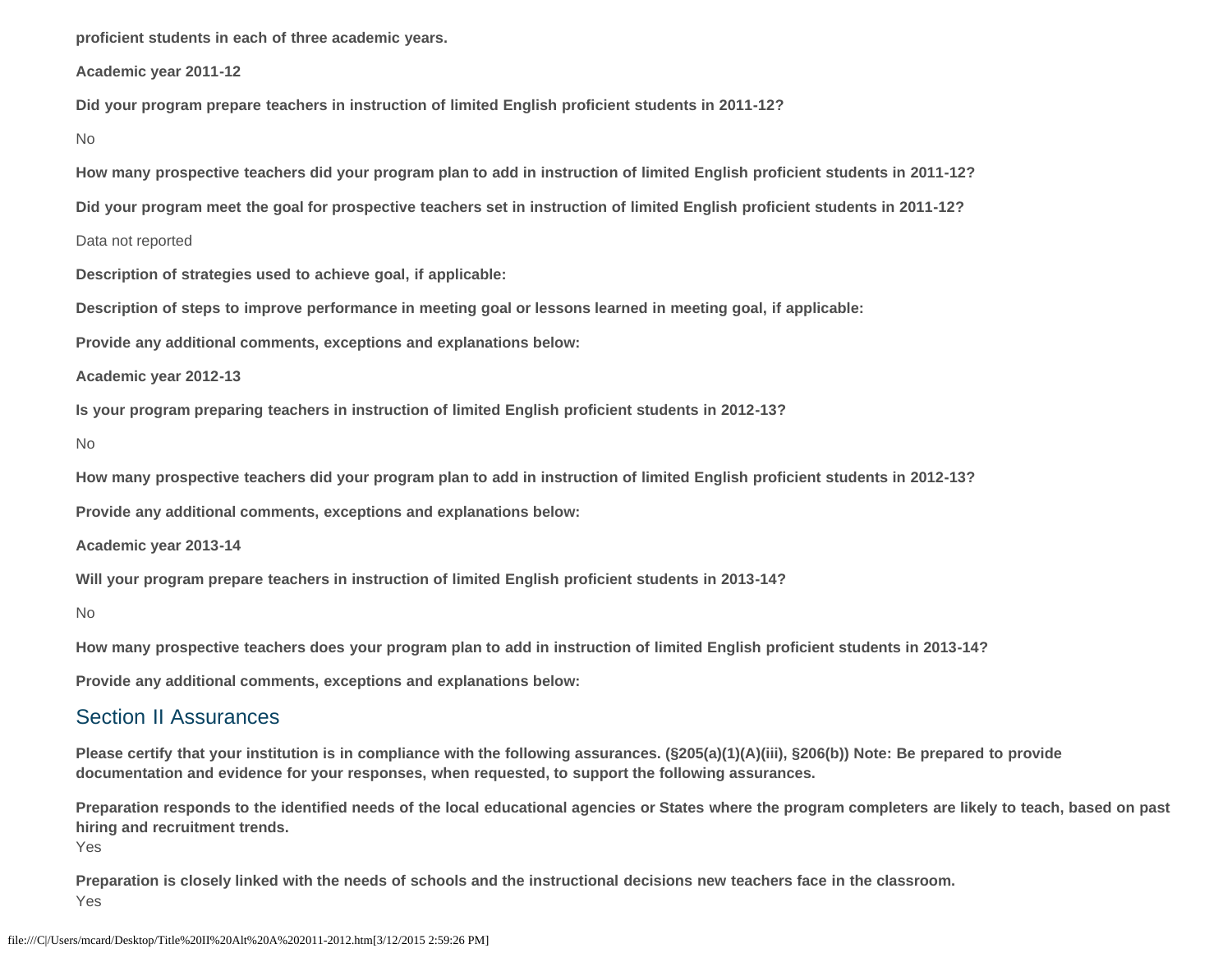**Prospective special education teachers are prepared in core academic subjects and to instruct in core academic subjects.** Yes

**Prospective general education teachers are prepared to provide instruction to students with disabilities.** Yes

**Prospective general education teachers are prepared to provide instruction to limited English proficient students.**  Yes

**Prospective general education teachers are prepared to provide instruction to students from low-income families.** Yes

**Prospective teachers are prepared to effectively teach in urban and rural schools, as applicable.** Yes

**Describe your institution's most successful strategies in meeting the assurances listed above:**

All these assurances are integrated in courses and internship and assessed at the midpoint and program completion.

### Section III Assessment Pass Rates

| Assessment code - Assessment name<br><b>Test Company</b><br>Group                                                  | <b>Number</b><br>taking<br>tests | Avg.<br>score | <b>Number</b><br>scaled   passing<br>tests | <b>Pass</b><br>rate<br>$(\%)$ |
|--------------------------------------------------------------------------------------------------------------------|----------------------------------|---------------|--------------------------------------------|-------------------------------|
| ETS0133 - ART CONTENT KNOWLEDGE<br><b>Educational Testing Service (ETS)</b><br>Other enrolled students             | 4                                |               |                                            |                               |
| ETS0133 - ART CONTENT KNOWLEDGE<br><b>Educational Testing Service (ETS)</b><br>All program completers, 2010-11     | $\mathfrak{D}$                   |               |                                            |                               |
| ETS0134 - ART CONTENT KNOWLEDGE II<br><b>Educational Testing Service (ETS)</b><br>Other enrolled students          | 1                                |               |                                            |                               |
| ETS0235 - BIOLOGY CONTENT KNOWLEDGE<br><b>Educational Testing Service (ETS)</b><br>Other enrolled students         | 6                                |               |                                            |                               |
| ETS0235 - BIOLOGY CONTENT KNOWLEDGE<br><b>Educational Testing Service (ETS)</b><br>All program completers, 2011-12 | $\overline{2}$                   |               |                                            |                               |
| ETS0235 - BIOLOGY CONTENT KNOWLEDGE<br><b>Educational Testing Service (ETS)</b><br>All program completers, 2010-11 | $\overline{2}$                   |               |                                            |                               |
| ETS0235 -BIOLOGY CONTENT KNOWLEDGE<br><b>Educational Testing Service (ETS)</b>                                     | 3                                |               |                                            |                               |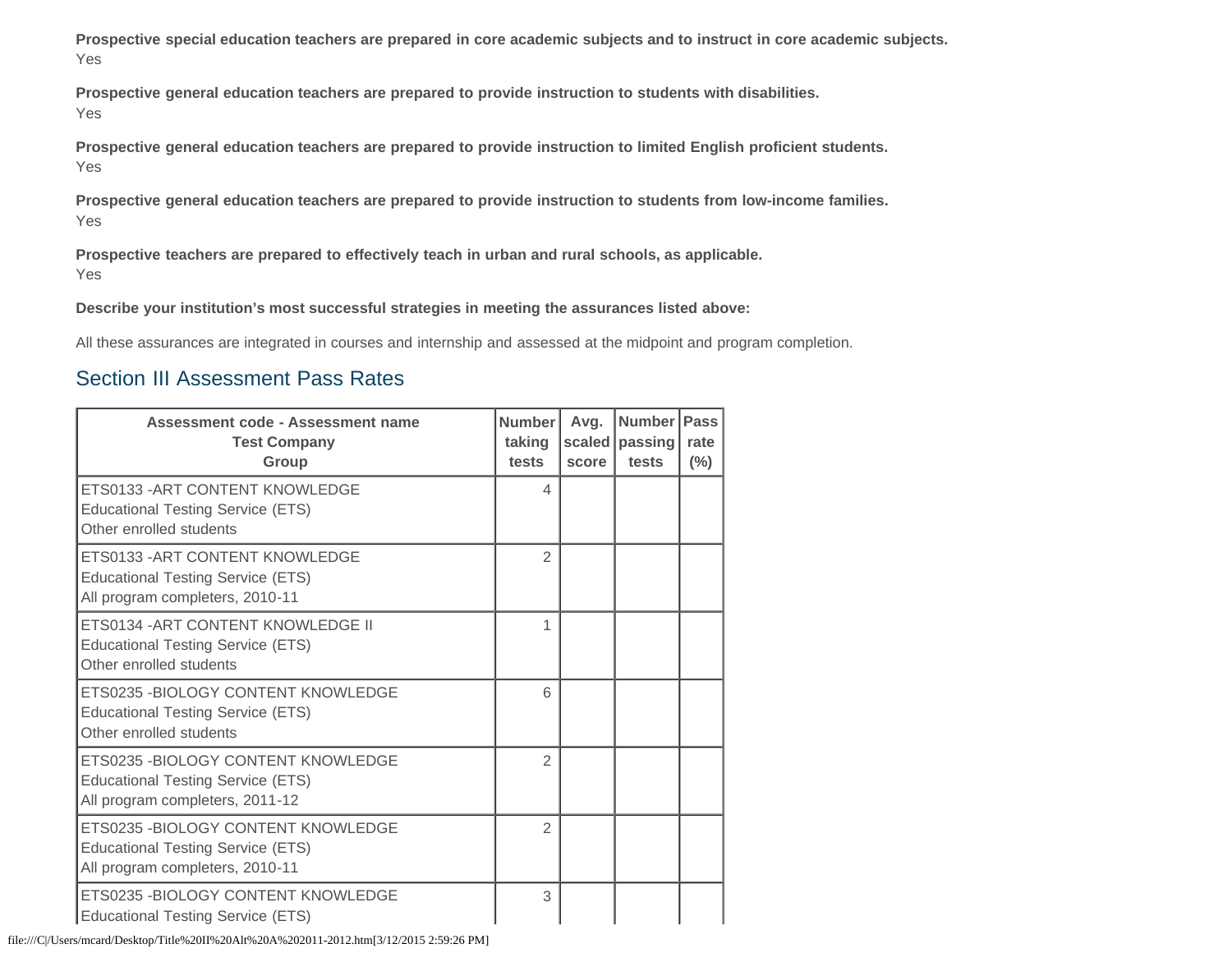| All program completers, 2009-10                                                                                              |    |     |    |     |
|------------------------------------------------------------------------------------------------------------------------------|----|-----|----|-----|
| ETS0014 - ELEM ED CONTENT KNOWLEDGE<br><b>Educational Testing Service (ETS)</b><br>Other enrolled students                   | 51 | 161 | 50 | 98  |
| ETS0014 - ELEM ED CONTENT KNOWLEDGE<br><b>Educational Testing Service (ETS)</b><br>All program completers, 2011-12           | 24 | 162 | 24 | 100 |
| ETS0014 - ELEM ED CONTENT KNOWLEDGE<br><b>Educational Testing Service (ETS)</b><br>All program completers, 2010-11           | 16 | 161 | 16 | 100 |
| ETS0014 - ELEM ED CONTENT KNOWLEDGE<br><b>Educational Testing Service (ETS)</b><br>All program completers, 2009-10           | 26 | 162 | 26 | 100 |
| ETS0041 - ENG LANG LIT COMP CONTENT KNOWLEDGE<br><b>Educational Testing Service (ETS)</b><br>Other enrolled students         | 12 | 178 | 12 | 100 |
| ETS0041 - ENG LANG LIT COMP CONTENT KNOWLEDGE<br><b>Educational Testing Service (ETS)</b><br>All program completers, 2011-12 | 5  |     |    |     |
| ETS0041 - ENG LANG LIT COMP CONTENT KNOWLEDGE<br><b>Educational Testing Service (ETS)</b><br>All program completers, 2010-11 | 1  |     |    |     |
| ETS0041 - ENG LANG LIT COMP CONTENT KNOWLEDGE<br><b>Educational Testing Service (ETS)</b><br>All program completers, 2009-10 | 3  |     |    |     |
| ETS0435 - GENERAL SCI CONTENT KNOWLEDGE<br><b>Educational Testing Service (ETS)</b><br>Other enrolled students               | 7  |     |    |     |
| ETS0435 - GENERAL SCI CONTENT KNOWLEDGE<br><b>Educational Testing Service (ETS)</b><br>All program completers, 2011-12       | 1  |     |    |     |
| ETS0435 - GENERAL SCI CONTENT KNOWLEDGE<br><b>Educational Testing Service (ETS)</b><br>All program completers, 2010-11       | 3  |     |    |     |
| ETS0061 - MATHEMATICS CONTENT KNOWLEDGE<br><b>Educational Testing Service (ETS)</b><br>Other enrolled students               | 7  |     |    |     |
| ETS0061 - MATHEMATICS CONTENT KNOWLEDGE<br><b>Educational Testing Service (ETS)</b>                                          | 1  |     |    |     |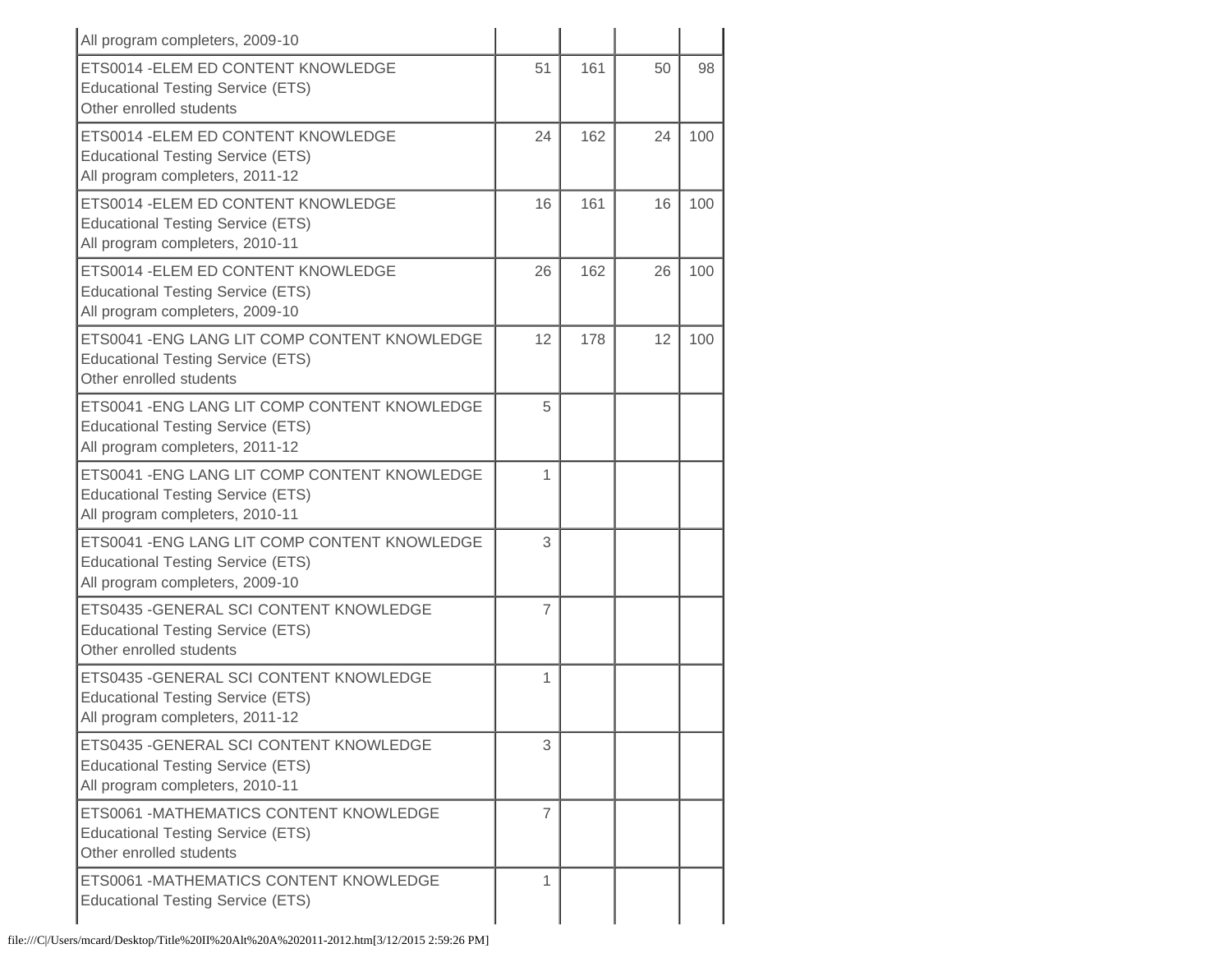| All program completers, 2011-12                                                                                           |                |  |  |
|---------------------------------------------------------------------------------------------------------------------------|----------------|--|--|
| ETS0061 -MATHEMATICS CONTENT KNOWLEDGE<br><b>Educational Testing Service (ETS)</b><br>All program completers, 2010-11     | $\overline{2}$ |  |  |
| ETS0061 -MATHEMATICS CONTENT KNOWLEDGE<br><b>Educational Testing Service (ETS)</b><br>All program completers, 2009-10     | 2              |  |  |
| ETS0091 - PHYSICAL ED CONTENT KNOWLEDGE<br><b>Educational Testing Service (ETS)</b><br>Other enrolled students            | 2              |  |  |
| ETS0091 - PHYSICAL ED CONTENT KNOWLEDGE<br><b>Educational Testing Service (ETS)</b><br>All program completers, 2011-12    | 3              |  |  |
| ETS0091 - PHYSICAL ED CONTENT KNOWLEDGE<br><b>Educational Testing Service (ETS)</b><br>All program completers, 2010-11    | 1              |  |  |
| ETS0081 - SOCIAL STUDIES CONTENT KNOWLEDGE<br><b>Educational Testing Service (ETS)</b><br>Other enrolled students         | 9              |  |  |
| ETS0081 - SOCIAL STUDIES CONTENT KNOWLEDGE<br><b>Educational Testing Service (ETS)</b><br>All program completers, 2011-12 | 5              |  |  |
| ETS0081 - SOCIAL STUDIES CONTENT KNOWLEDGE<br><b>Educational Testing Service (ETS)</b><br>All program completers, 2010-11 | 2              |  |  |
| ETS0941 - WORLD AND U.S. HISTORY CK<br><b>Educational Testing Service (ETS)</b><br>Other enrolled students                | 4              |  |  |
| ETS0941 - WORLD AND U.S. HISTORY CK<br><b>Educational Testing Service (ETS)</b><br>All program completers, 2011-12        | 1              |  |  |
| ETS0941 - WORLD AND U.S. HISTORY CK<br><b>Educational Testing Service (ETS)</b><br>All program completers, 2010-11        | $\overline{2}$ |  |  |
| ETS0941 - WORLD AND U.S. HISTORY CK<br><b>Educational Testing Service (ETS)</b><br>All program completers, 2009-10        | 1              |  |  |

# Section III Summary Pass Rates

file:///C|/Users/mcard/Desktop/Title%20II%20Alt%20A%202011-2012.htm[3/12/2015 2:59:26 PM]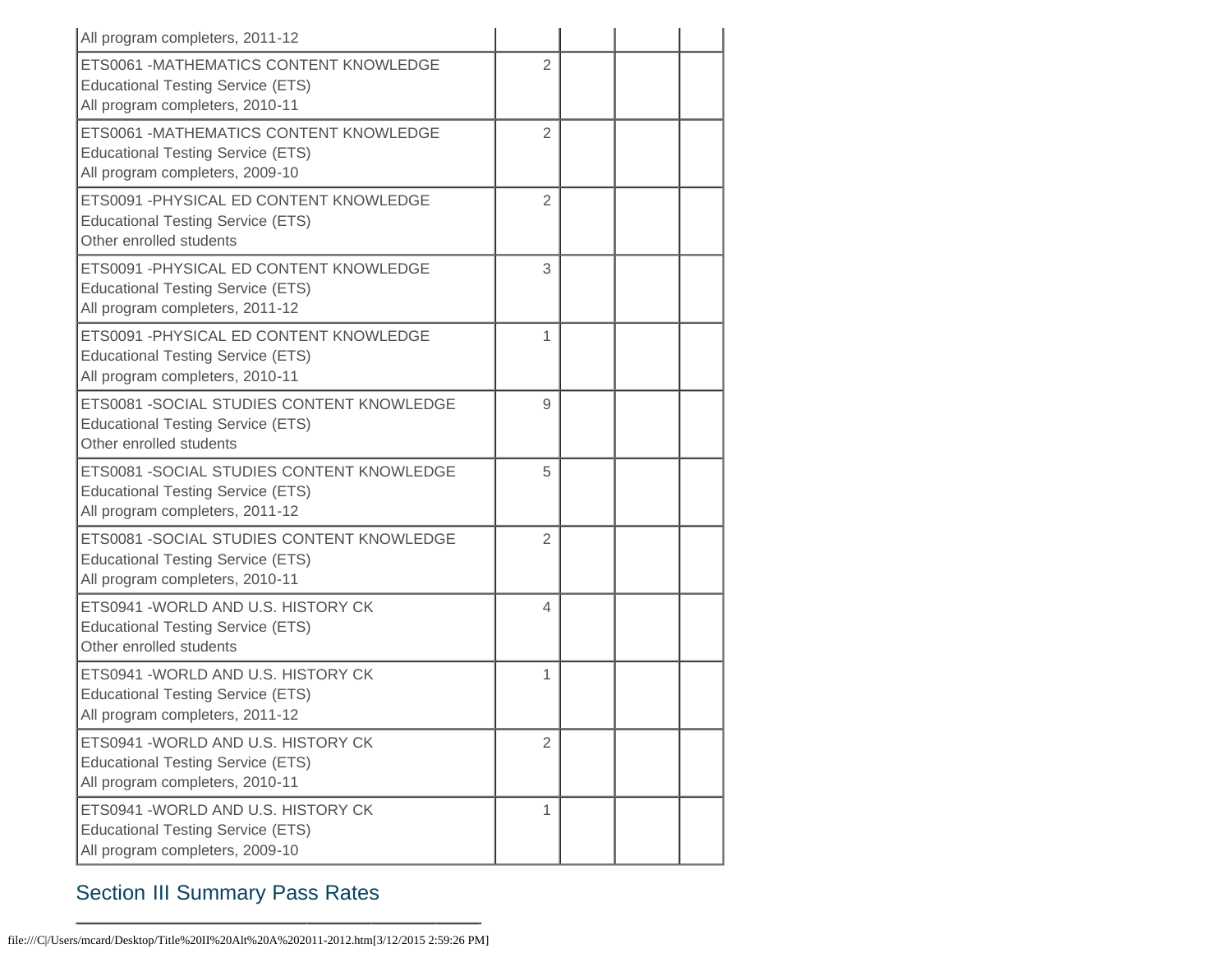| <b>Group</b>                    | taking<br>tests | Number Number   Pass<br>passing<br>tests | rate<br>(%) |
|---------------------------------|-----------------|------------------------------------------|-------------|
| All program completers, 2011-12 | 42              | 42                                       | 100         |
| All program completers, 2010-11 | 31              | 31                                       | 100         |
| All program completers, 2009-10 | 35              | 35                                       | 100         |

### Section IV Low-Performing

**Provide the following information about the approval or accreditation of your teacher preparation program.**

**Is your teacher preparation program currently approved or accredited?** Yes

**If yes, please specify the organization(s) that approved or accredited your program:**

**State** 

NCATE

**Is your teacher preparation program currently under a designation as "low-performing" by the state (as per section 207(a) of the HEA of 2008)?** No

# Section V Use of Technology

**Provide the following information about the use of technology in your teacher preparation program. Please note that choosing 'yes' indicates that your teacher preparation program would be able to provide evidence upon request.**

**Does your program prepare teachers to:**

- **integrate technology effectively into curricula and instruction** Yes
- **use technology effectively to collect data to improve teaching and learning** Yes
- **use technology effectively to manage data to improve teaching and learning** Yes
- **use technology effectively to analyze data to improve teaching and learning** Yes

**Provide a description of the evidence that your program uses to show that it prepares teachers to integrate technology effectively into curricula and instruction, and to use technology effectively to collect, manage, and analyze data in order to improve teaching and learning for the purpose of increasing student academic achievement. Include a description of the evidence your program uses to show that it prepares teachers to use the principles of universal design for learning, as applicable. Include planning activities and a timeline if any of the four elements listed above are not currently in place.**

All these assurances are integrated in courses and internship and assessed at the midpoint and program completion.

# Section VI Teacher Training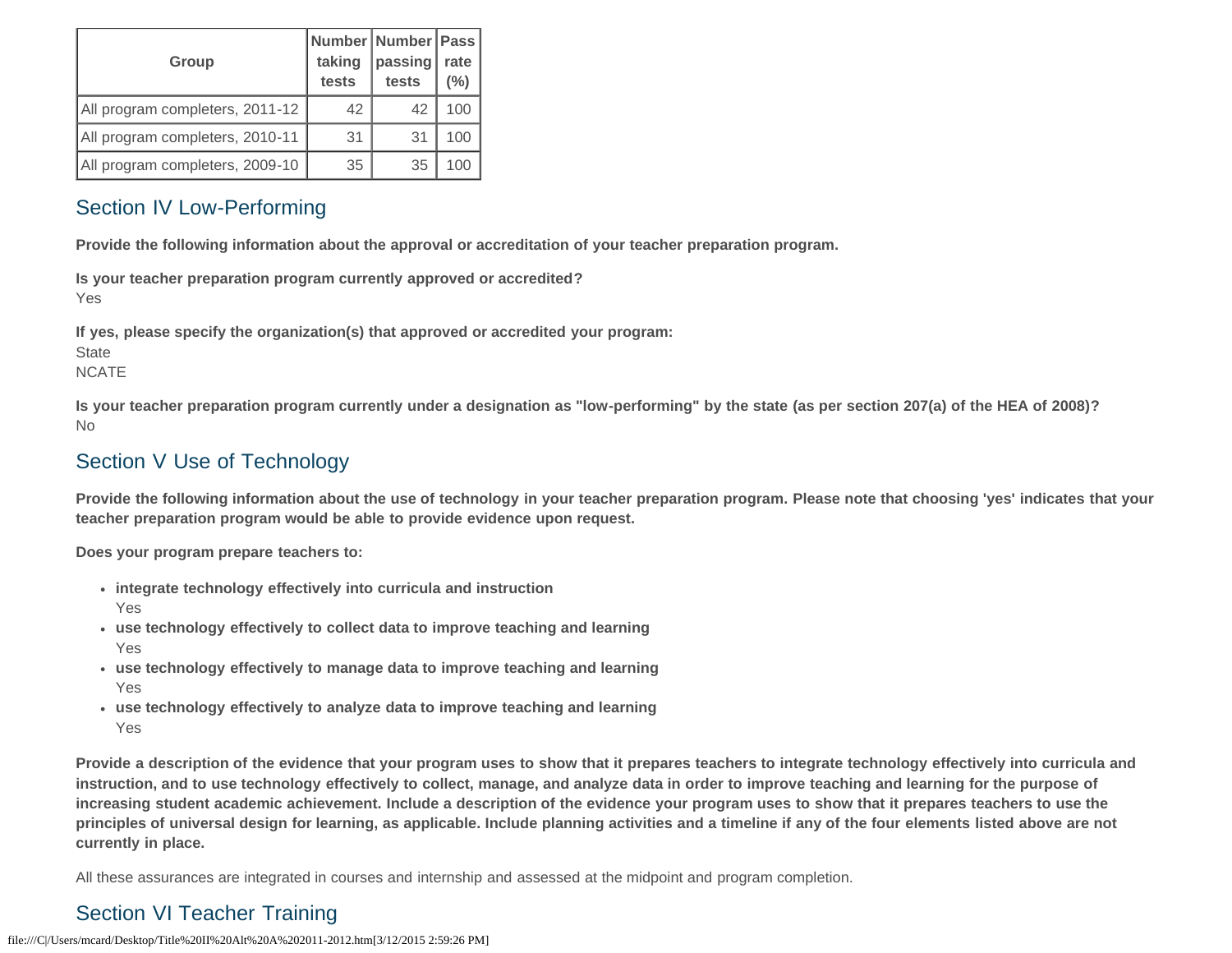**Provide the following information about your teacher preparation program. Please note that choosing 'yes' indicates that your teacher preparation program would be able to provide evidence upon request.**

**Does your program prepare general education teachers to:**

- **teach students with disabilities effectively**
	- Yes
- **participate as a member of individualized education program teams** Yes
- **teach students who are limited English proficient effectively** Yes

**Provide a description of the evidence your program uses to show that it prepares general education teachers to teach students with disabilities effectively, including training related to participation as a member of individualized education program teams, as defined in section 614(d)(1)(B) of the** *Individuals with Disabilities Education Act***, and to effectively teach students who are limited English proficient. Include planning activities and a timeline if any of the three elements listed above are not currently in place.**

All these assurances are integrated in courses and internship and assessed at the midpoint and program completion.

**Does your program prepare special education teachers to:**

- **teach students with disabilities effectively**
	- Yes
- **participate as a member of individualized education program teams** Yes
- **teach students who are limited English proficient effectively** Yes

**Provide a description of the evidence your program uses to show that it prepares special education teachers to teach students with disabilities effectively, including training related to participation as a member of individualized education program teams, as defined in section 614(d)(1)(B) of the** *Individuals with Disabilities Education Act***, and to effectively teach students who are limited English proficient. Include planning activities and a timeline if any of the three elements listed above are not currently in place.**

All these assurances are integrated in courses and internship and assessed at the midpoint and program completion.

### Section VII Contextual Information

**Please use this space to provide any additional information that describes your teacher preparation program(s). You may also attach information to this report card. The U.S. Department of Education is especially interested in any evaluation plans or interim or final reports that may be available.**

Supporting Files

# Complete Report Card AY 2011-12